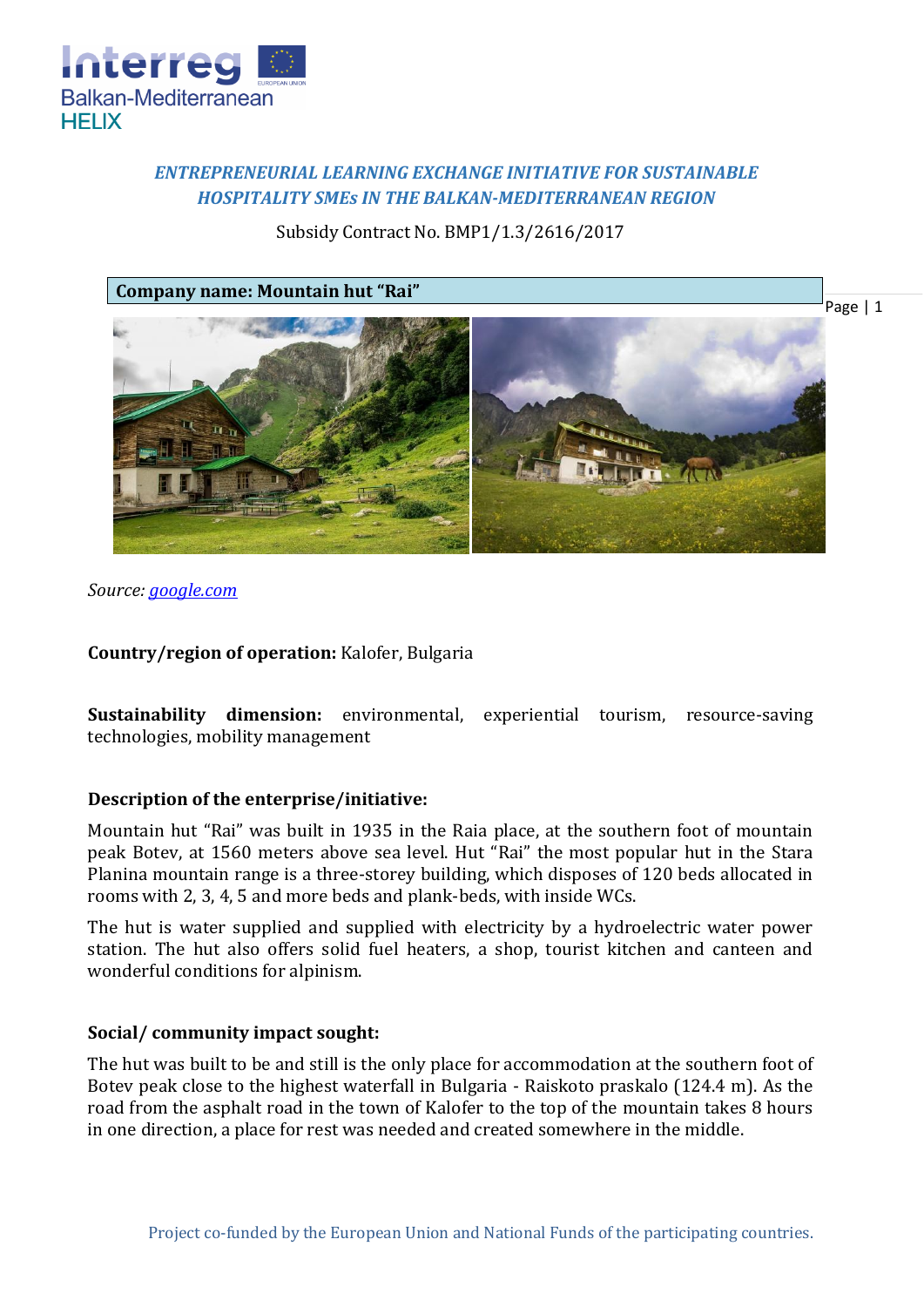

**Stakeholders:** mountaineers, nature lovers, young and adult tourist from Bulgaria and abroad

### **Approach applied:**

full day in one direction so back in the days people used to camp in tents, but as the sites  $\frac{1}{\text{Page } 12}$ Raiskoto Praskalo and Botev peak are not reachable by vehicle. The route to the top takes are part of Central Balkan National Park and there are a lot of wild animals including wolf and bears, the destination was primary for experienced mountaineers. After the "Rai" hut was built the tourists increased and the destination became among the favourite ones even for beginners. The construction took a lot of time and efforts, as because of the difficult terrain most of the materials were brought by horses and mules.

#### **Innovation applied:**

The hut is supplied with own aggregate and water-power plant. For further utilization of the natural resources, solar panels providing electricity and hot water are also installed few years ago. Regarding the mobility of the tourists, to increase the accessibility of the place, off-road jeeps are available and people can be driven up to the hut.

### **Social impact and business results achieved:**

Since its construction the hut has welcomed thousands of guest from Bulgaria and abroad who would never have visited Raiskoto Praskalo or climb to the top of the mountain if there was not such place for accommodation.

## **Financial situation / sustainability of the business model:**

The environmental sustainability of the business model is ensured by the use of renewable energy, the self-sustainment of the place and the absence of contamination sources. The financial sustainability is ensured by the flow of tourists who visit the hut every year as well as by the fact it is the only hut in this place.

**Key success factors:** resource-efficiency, self-sustainment

#### **Challenges and problems:**

As the hut is located high in the mountain and there is not a road to the place, the only possible way for carrying products or luggage until a few years was by using horses and mules. The challenge was also valid for people unable to go all the way on foot –children, unexperienced or less mobile people. As the interest for adventurous tourism has risen and more and more people want to spend time close to nature and enjoy the beauty of the mountain, nowadays the hut can also be reached by off-road jeeps.